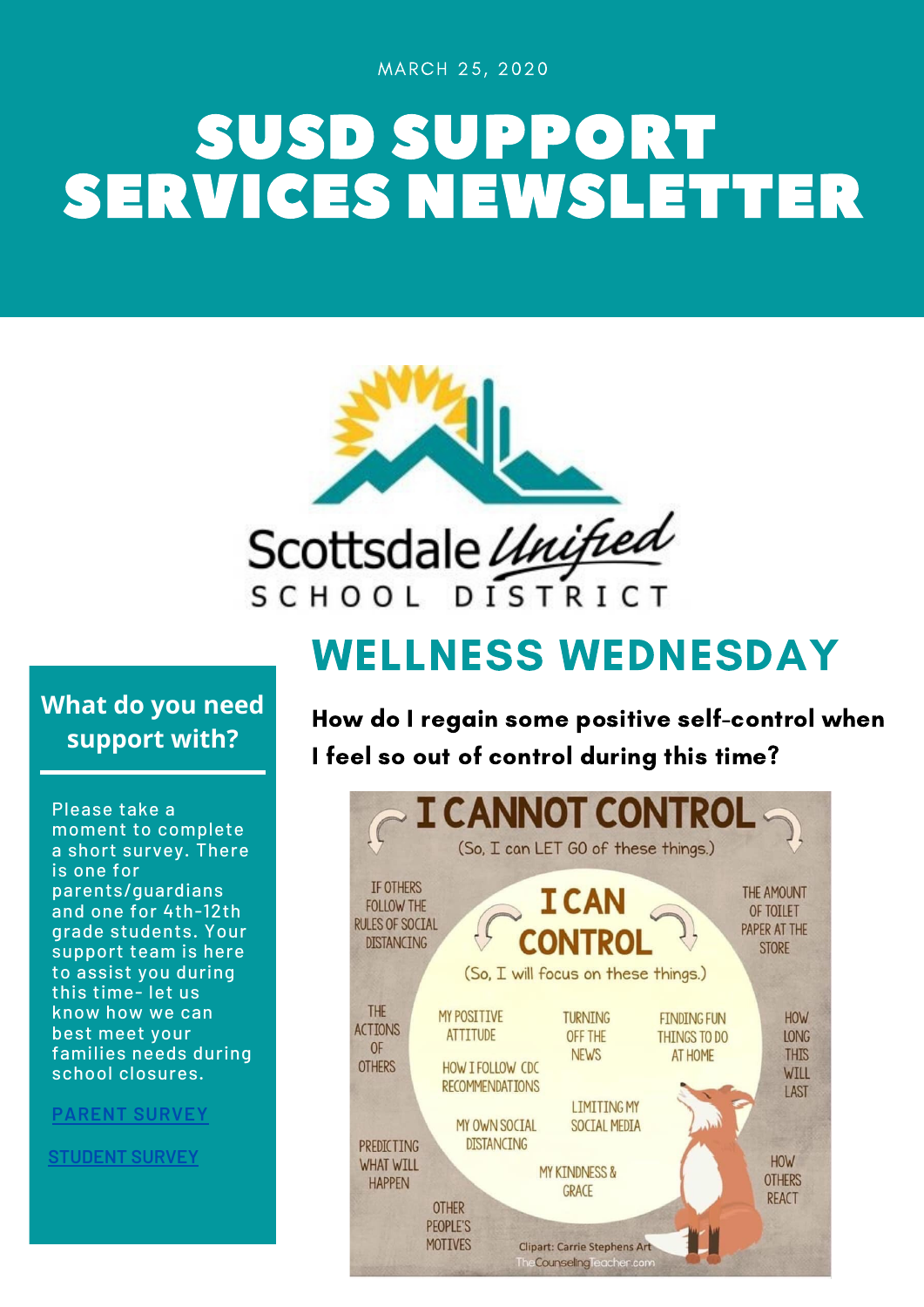# **Mindfulness Matters**

# Take a Break, Keep Perspective, Be Kind in Uncertain Times

*Mindful Schools offers 3 Mindful Practices for Uncertain Times (click on link to video below)*



Take a Break, Keep Perspective, Be Kind in **Uncertain Times** 

Educators, parents, and students are experiencing anxiety and overwhelm in the face of school closures and uncertain times. Here are 3 mindful practices fo...

# **Mindfulness Apps**

*Download any of these free apps to help support you in regaining a sense of peace, calm, and clarity during this time of change & uncertainty.*

**Calm Head Space Insight Timer Smiling Mind Stop, Breathe & Think**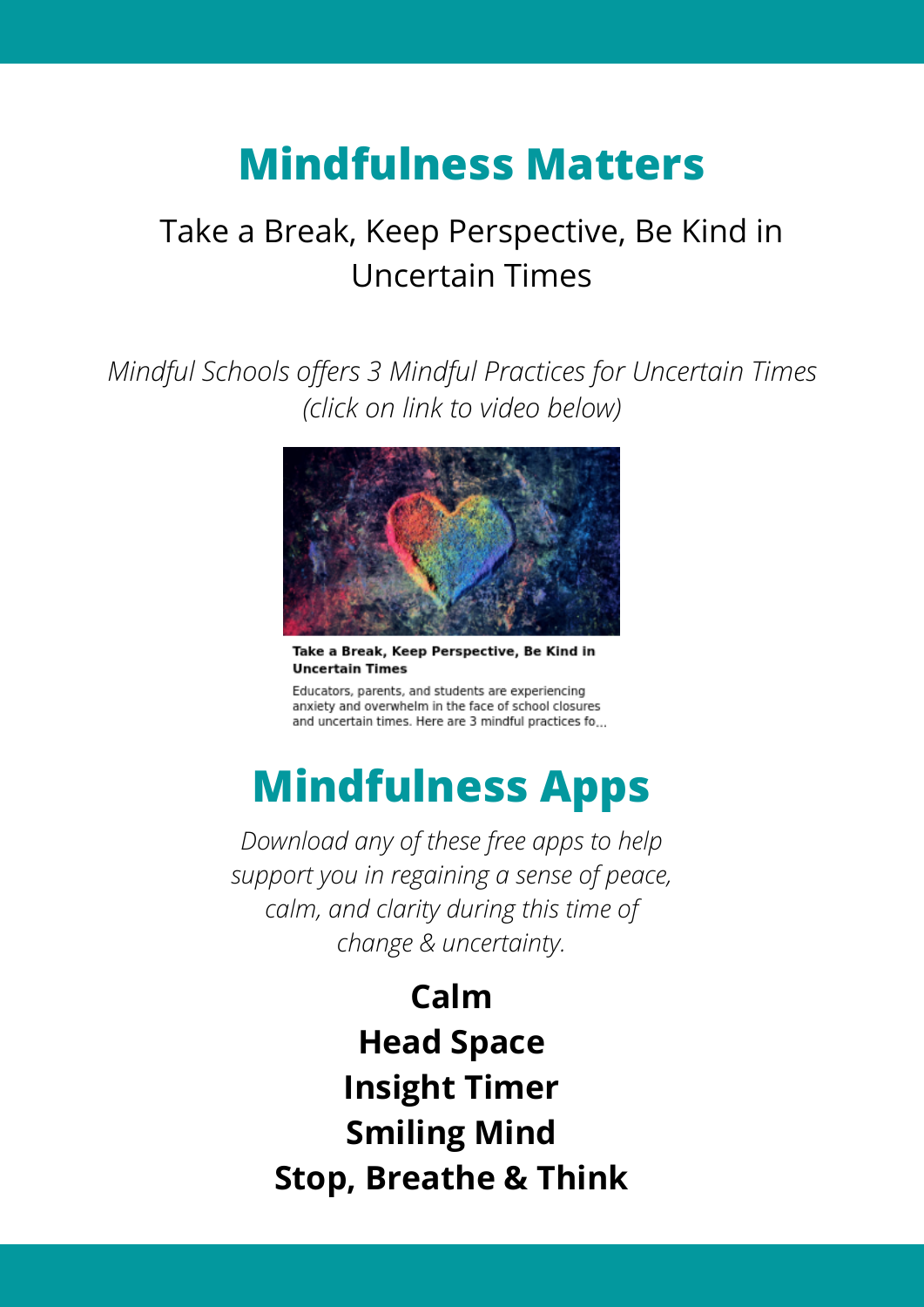# COPING SKILLS TIPS

### Ideas on how to cope

Manage Information Intake - Notice what happens inside of you as you take in & share information. Ask yourself: Is this bringing my anxiety & stress up or calming me down? And then make a choice to take a break and know you have everything you need to know in this moment.

Keep Perspective – Under stress, the mind starts to focus on one thing as truth. Try and hold multiple truths "yes this is happening and also this." **Encourage yourself:** To find one good thing that is going well in the world around you, one thing you're grateful for, a funny moment you remember, etc… The mind can hold both – the good things & the challenges that are present.

Practice Kindness - Be kind to yourself & others, realizing we're all in this together! Ask yourself: What's one thing I can do for myself to show some kindness & what's one thing can do to show someone I care about kindness?

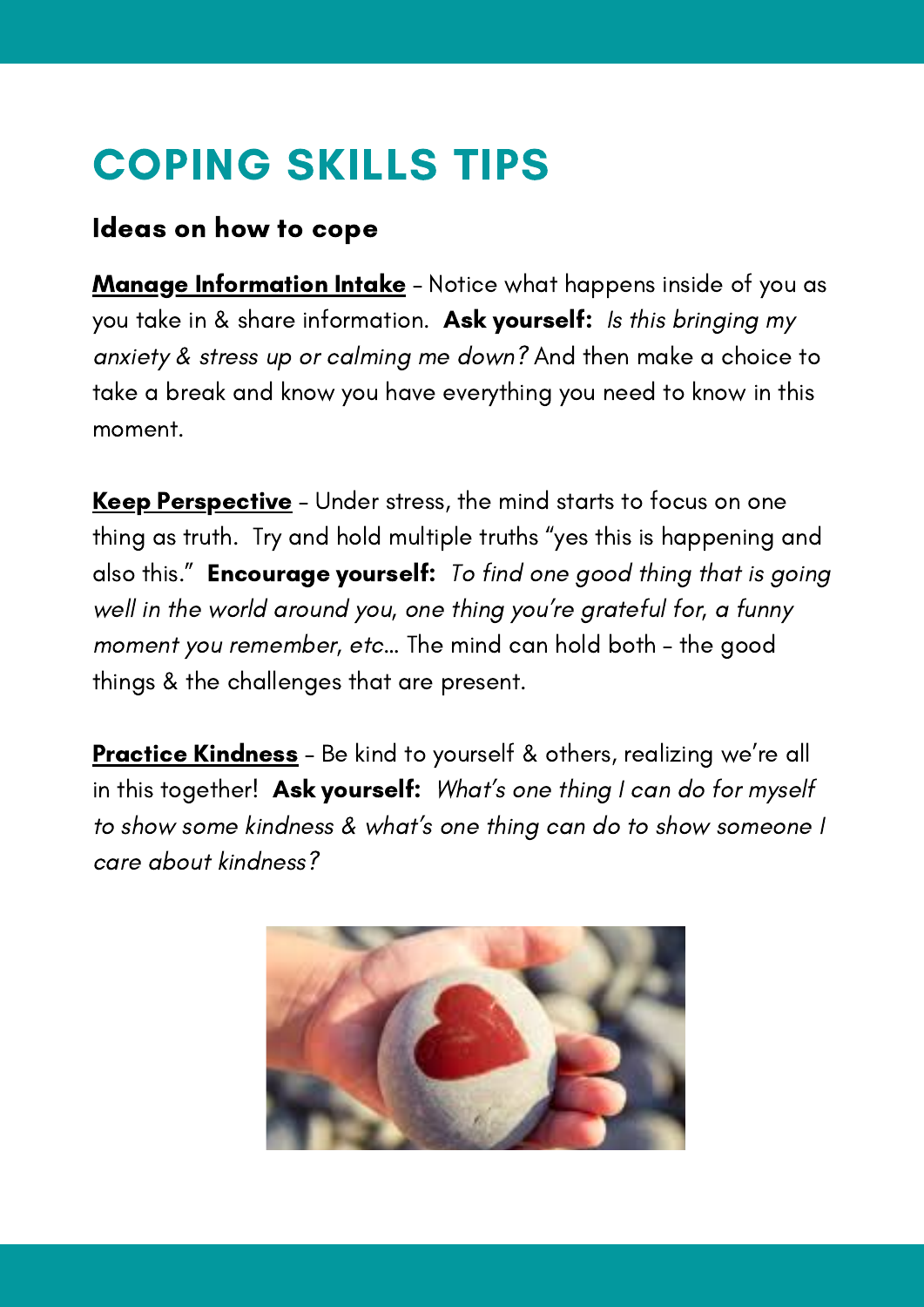# **Seek out a Trusted Adult...**

# Reach out to your support team

#### **Arcadia**

Prevention Coach/Social Worker: Whitney Hess, Whess@susd.org

Guidance Counselors: Kelley Ender, kender@susd.org Ruth Hart, rhart@susd.org Sonya Kim, skim@susd.org Patricia LaCorte, placorte@susd.org

### **Chaparral**

Prevention Coach/Social Worker: Leah Stegman, lstegman@susd.org Google Classroom code: qycwy3l

Guidance Counselors: Keri Board, kboard@susd.org Leslie Rold, lrold@susd.org Katie Kunitzer, kkunitzer@susd.org Janine Welch, jwelch@susd.org Megan Mayer, mmayer@susd.org

## **Coronado**

Social Worker: Mandy Turner, aturner@susd.org

Guidance Counselors: Anna Huerta, ahuerta@susd.org Robert Liebman, rliebman@susd.org Julie Stephan, jstephan@susd.org

## **Desert Mountain**

Prevention Coach: Paige Phelps, PPhelps@susd.org

Guidance Counselors: Alesha Davis, adavis@susd.org Megan Reddell, mreddell@susd.org Michelle Okun, mokun@susd.org Veva Pacheco, vpacheco@susd.org Jennifer Cooper, jcooper@susd.org

## **Saguaro**

Social Worker: Mindy Hickman, mhickman@susd.org Google Classroom code: gwrhk5y

Guidance Counselors: LeAnne Carter, lcarter@susd.org Leanne DeFay, ldefay@susd.org Katy Gerken, kgerken@sfusd.org Donna Wittwer, dwittwer@susd.org

## **Tonalea K-8**

Social Worker: Sherena Small, ssmall@susd.org

# **District Supports K-12**

Social Worker: Karey Trusler, ktrusler@susd.org Google Classroom Code: 7yftwa2

Clinical Support Coordinator: Shannon Cronn, scronn@susd.org